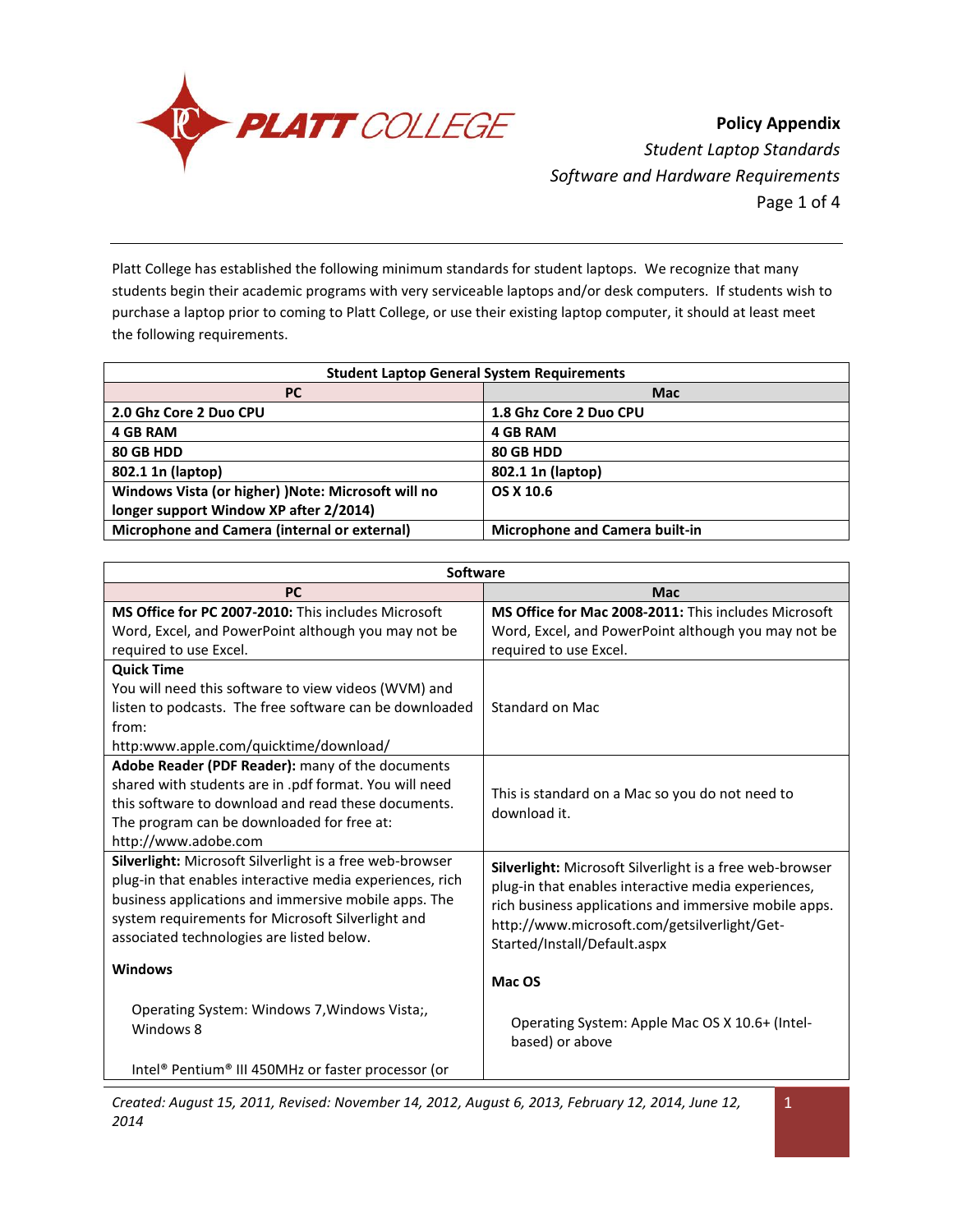| equivalent)                                                                                                                                                                                                                                                                         | Intel Core™ Duo 1.83GHz or faster processor                                                                                                                                                              |
|-------------------------------------------------------------------------------------------------------------------------------------------------------------------------------------------------------------------------------------------------------------------------------------|----------------------------------------------------------------------------------------------------------------------------------------------------------------------------------------------------------|
| 4GB of RAM                                                                                                                                                                                                                                                                          | 4GB of RAM                                                                                                                                                                                               |
| It is free. http://www.microsoft.com/getsilverlight/Get-                                                                                                                                                                                                                            | It is free.                                                                                                                                                                                              |
| Started/Install/Default.aspx                                                                                                                                                                                                                                                        | http://www.microsoft.com/getsilverlight/Get-                                                                                                                                                             |
|                                                                                                                                                                                                                                                                                     | Started/Install/Default.aspx                                                                                                                                                                             |
| Adobe Flash Player: Adobe Flash Player is a free web-<br>browser plug-in that enables interactive media<br>experiences, rich business applications and immersive<br>mobile apps. The system requirements for Adobe Flash<br>Player and associated technologies are listed below.    | Adobe Flash Player: Adobe Flash Player is a free web-<br>browser plug-in that enables interactive media<br>experiences, rich business applications and immersive<br>mobile apps.<br>http://www.adobe.com |
| <b>Windows</b>                                                                                                                                                                                                                                                                      | Mac OS                                                                                                                                                                                                   |
| Operating System: Windows 7, Windows Vista;,<br>Windows 8                                                                                                                                                                                                                           | Operating System: Apple Mac OS X 10.6+ (Intel-<br>based) or above                                                                                                                                        |
| Intel® Pentium® III 450MHz or faster processor (or<br>equivalent)                                                                                                                                                                                                                   | Intel Core™ Duo 1.83GHz or faster processor                                                                                                                                                              |
| 4GB of RAM                                                                                                                                                                                                                                                                          | 4GB of RAM                                                                                                                                                                                               |
| It is free. http://www.adobe.com                                                                                                                                                                                                                                                    | It is free.<br>http://www.adobe.com                                                                                                                                                                      |
| Oracle Java Runtime: Oracle Java Runtime is a free web-<br>browser plug-in that enables interactive media<br>experiences, rich business applications and immersive<br>mobile apps. The system requirements for Oracle Java<br>Runtime and associated technologies are listed below. | Oracle Java Runtime: Oracle Java Runtime is a free<br>web-browser plug-in that enables interactive media<br>experiences, rich business applications and immersive<br>mobile apps.<br>http://www.java.com |
| <b>Windows</b>                                                                                                                                                                                                                                                                      | Mac OS                                                                                                                                                                                                   |
| Operating System: Windows 7, Windows Vista;,<br>Windows 8                                                                                                                                                                                                                           | Operating System: Apple Mac OS X 10.6+ (Intel-<br>based) or above                                                                                                                                        |
| Intel® Pentium® III 450MHz or faster processor (or<br>equivalent)                                                                                                                                                                                                                   | Intel Core™ Duo 1.83GHz or faster processor                                                                                                                                                              |
| 4GB of RAM                                                                                                                                                                                                                                                                          | 4GB of RAM                                                                                                                                                                                               |
| It is free. http://www.java.com                                                                                                                                                                                                                                                     | It is free.                                                                                                                                                                                              |
| Note: most browsers require that Java be enabled in the<br>preferences.                                                                                                                                                                                                             | http://www.java.com<br>Note: most browsers require that Java be enabled in<br>the preferences.                                                                                                           |
| Adobe Shockwave: Adobe Shockwave is a free web-<br>browser plug-in that enables interactive media<br>experiences, rich business applications and immersive<br>mobile apps. The system requirements for Adobe                                                                        | Adobe Shockwave: Adobe Shockwave is a free web-<br>browser plug-in that enables interactive media<br>experiences, rich business applications and immersive<br>mobile apps.                               |

*Created: August 15, 2011, Revised: November 14, 2012, August 6, 2013, February 12, 2014, June 12, 2014*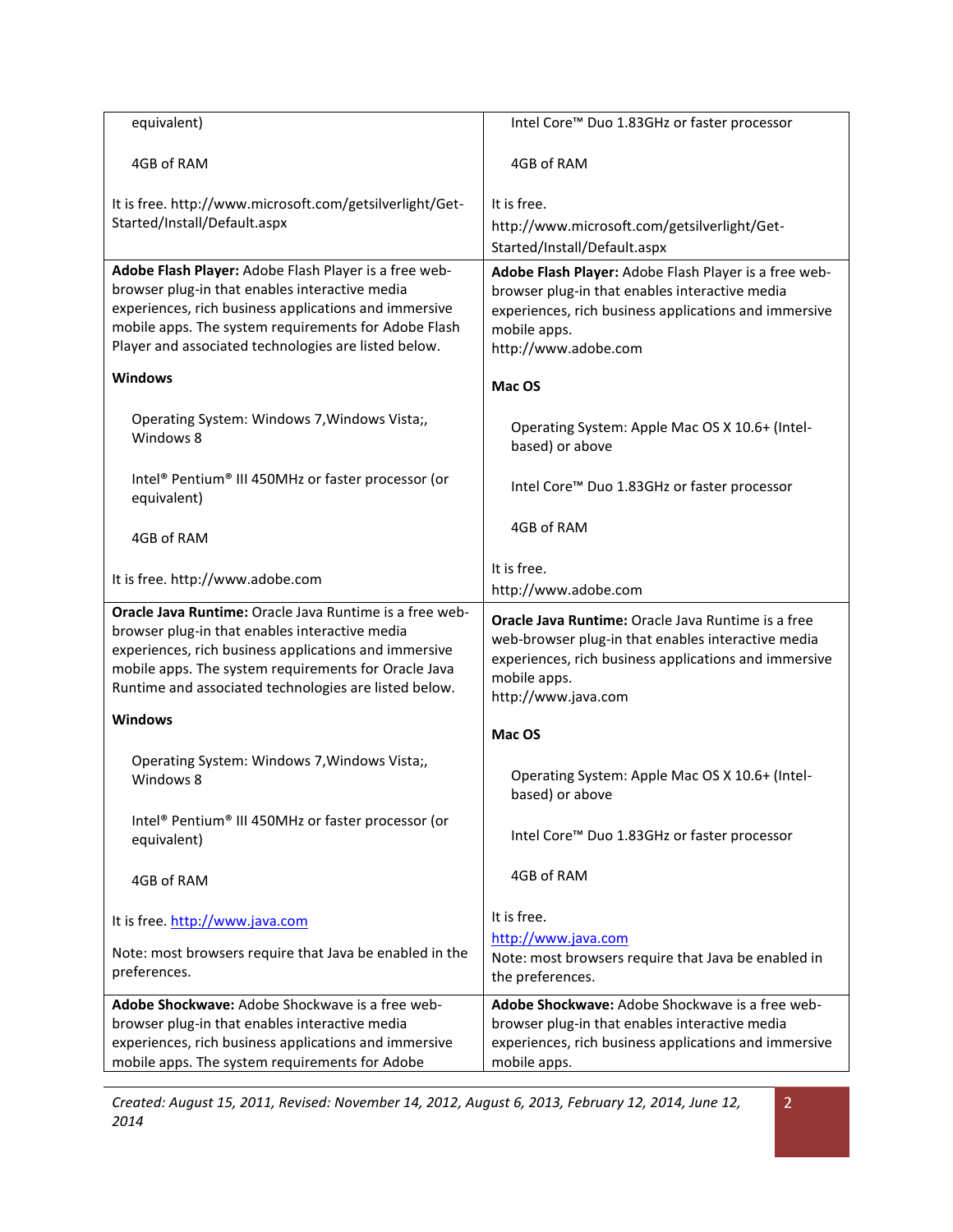| Shockwave and associated technologies are listed below.                                   | http://www.adobe.com                                              |
|-------------------------------------------------------------------------------------------|-------------------------------------------------------------------|
| <b>Windows</b>                                                                            | Mac OS                                                            |
| Operating System: Windows 7, Windows Vista;<br>Windows 8                                  | Operating System: Apple Mac OS X 10.6+ (Intel-<br>based) or above |
| Intel <sup>®</sup> Pentium <sup>®</sup> III 450MHz or faster processor (or<br>equivalent) | Intel Core™ Duo 1.83GHz or faster processor                       |
| 4GB of RAM                                                                                | 4GB of RAM                                                        |
| It is free. http://www.adobe.com                                                          | It is free.<br>http://www.adobe.com                               |
|                                                                                           |                                                                   |

| <b>Operating System</b>                                                                                                                                                                                                                                                                                                                                                                                                                                        |                                                                                                                                                                                                                                                                                                                                            |  |  |
|----------------------------------------------------------------------------------------------------------------------------------------------------------------------------------------------------------------------------------------------------------------------------------------------------------------------------------------------------------------------------------------------------------------------------------------------------------------|--------------------------------------------------------------------------------------------------------------------------------------------------------------------------------------------------------------------------------------------------------------------------------------------------------------------------------------------|--|--|
| <b>Windows (PC)</b>                                                                                                                                                                                                                                                                                                                                                                                                                                            | <b>Mac</b>                                                                                                                                                                                                                                                                                                                                 |  |  |
| Microsoft Windows Vista (32-bit or 64-bit versions) or<br>Microsoft Windows 7 or Windows 8                                                                                                                                                                                                                                                                                                                                                                     | Apple Mac OSX 10.6 (Snow Leopard) or OSX 10.7(Lion)<br>or OSX 10.8(Mountain Lion) or OSX 10.9 (Maverick) or<br>OSX 10.10 (Yosemite)                                                                                                                                                                                                        |  |  |
| Hardware                                                                                                                                                                                                                                                                                                                                                                                                                                                       |                                                                                                                                                                                                                                                                                                                                            |  |  |
| <b>Windows (PC)</b>                                                                                                                                                                                                                                                                                                                                                                                                                                            | <b>Mac</b>                                                                                                                                                                                                                                                                                                                                 |  |  |
| Processor: Intel or AMD x86 dual core processor running<br>at 2 GHz or higher                                                                                                                                                                                                                                                                                                                                                                                  | Processor: Intel Dual core processor running at 2 GHz<br>or higher                                                                                                                                                                                                                                                                         |  |  |
| Memory: 4 GB RAM                                                                                                                                                                                                                                                                                                                                                                                                                                               | Memory: 4 GB RAM                                                                                                                                                                                                                                                                                                                           |  |  |
| Minimum free drive space: 100GB                                                                                                                                                                                                                                                                                                                                                                                                                                | Minimum free drive space: 100 GB                                                                                                                                                                                                                                                                                                           |  |  |
|                                                                                                                                                                                                                                                                                                                                                                                                                                                                | Where to find this information on your computer:                                                                                                                                                                                                                                                                                           |  |  |
| <b>Windows (PC)</b>                                                                                                                                                                                                                                                                                                                                                                                                                                            | <b>Mac</b>                                                                                                                                                                                                                                                                                                                                 |  |  |
| Go to the "Start" menu in the lower left corner<br>$\bullet$<br>& click on "My Computer"<br>At the top of the column to the left click on<br>$\bullet$<br>"view system information"<br>On the "general" tab, you will find system &<br>processor. Close that window.<br>On the "My Computer" screen that is still open,<br>$\bullet$<br>right click on "Local Disk (C:)" & click on<br>"Properties". Here you will find the total disk<br>space available/used | In the upper left hand corner, click on the<br>apple icon.<br>Click on "About this Mac". Here you will see<br>$\bullet$<br>the OS version, processor, and memory.<br>For available disk space, open finder and right<br>$\bullet$<br>click on your Macintosh HD. Then click "Get<br>Info". You should see Capacity, Available and<br>Used. |  |  |
|                                                                                                                                                                                                                                                                                                                                                                                                                                                                | <b>Internet Browser Configuration Options</b>                                                                                                                                                                                                                                                                                              |  |  |
| <b>PC</b>                                                                                                                                                                                                                                                                                                                                                                                                                                                      | <b>Mac</b>                                                                                                                                                                                                                                                                                                                                 |  |  |
| Internet Explorer 9 or higher<br>Firefox 22.0 or higher<br>NOTE: The OS can be 32- or 64-bit, but the Internet<br>Explorer browser must be 32-bit (the default.)                                                                                                                                                                                                                                                                                               | Safari 6 or higher<br>Firefox 22.0 or higher<br>Note: Google Chrome is NOT supported for ATI Testing                                                                                                                                                                                                                                       |  |  |

*Created: August 15, 2011, Revised: November 14, 2012, August 6, 2013, February 12, 2014, June 12, 2014* 

3